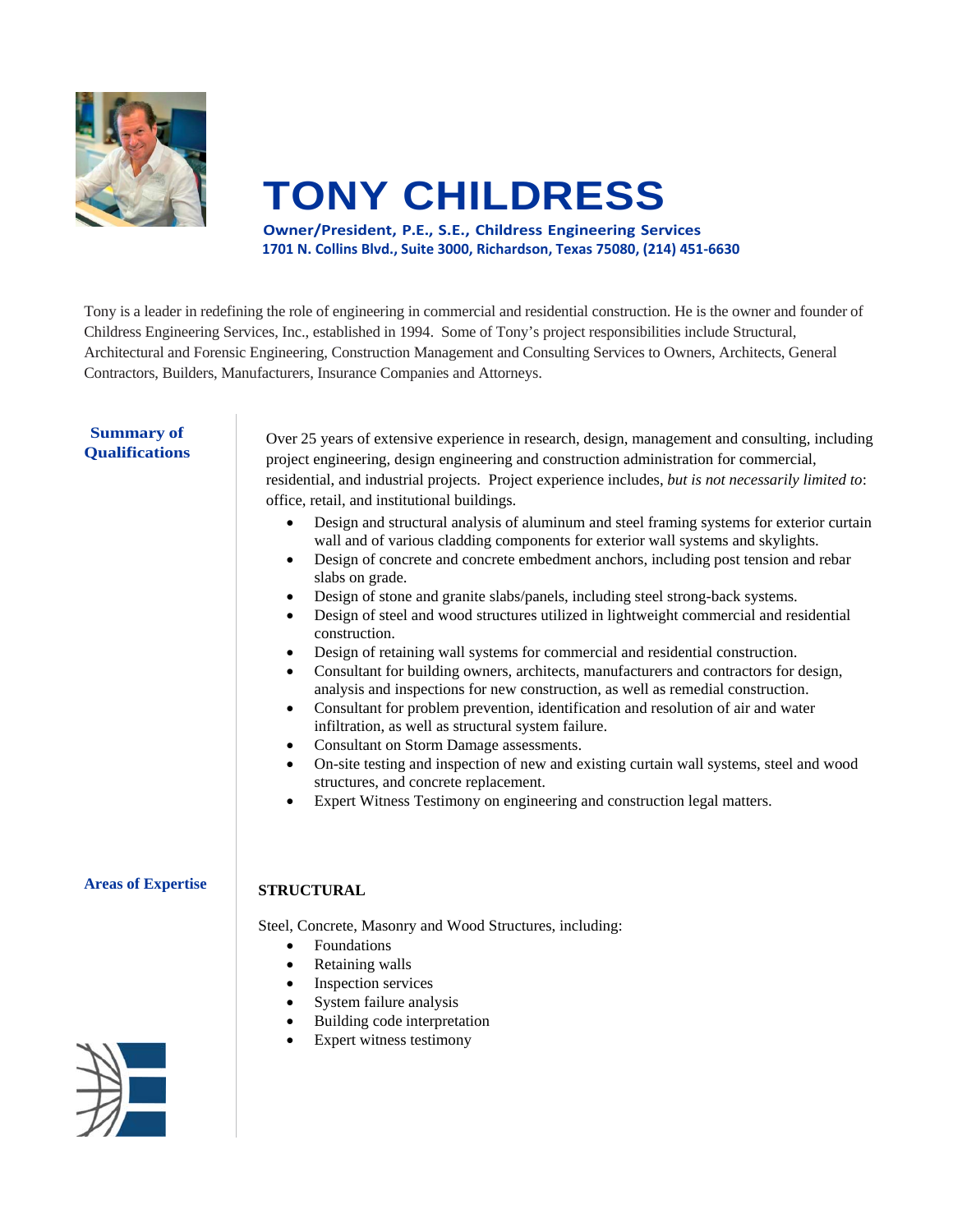#### **Areas of Expertise (Cont'd)**

# **CURTAINWALL**

Design and analysis of various cladding components for exterior wall systems including but not limiting to:

- Glass and aluminum curtain walls
- Stone clad wall systems
- Brick and stucco systems
- Skylights

Other Areas of Curtainwall Expertise:

- Custom system design
- Unitized and stick system design
- Structural design
- Engineering design and blast mitigation
- Engineering design and hurricane impact analysis
- Expert witness testimony

# **CONSULTING**

Investigation of system failures in commercial and residential building construction; Building Code and ADA Code interpretation; Investigative services for exterior wall systems, roofing, waterproofing and structural system failures; Identification and resolution of non-compliance construction; Laboratory and field-testing of structural systems and exterior wall systems; Remedial construction documents; Remedial construction management services; and Expert Witness Testimony

Other areas of Consulting Expertise:

- Custom system design assistance
- Project phase consulting assistance
	- o Schematic design
	- o Design development
	- o Construction documents
	- o Specification writing
	- o Mock-up testing
	- o Construction administration
	- o QAQC inspections and field testing
- Forensic services and expert witness testimony
- Main-frame structural evaluations
- Building envelope structural and roofing & waterproofing evaluation
- Specialty structures, including handrail, guardrail and structural glass floor systems
- Third party peer review
- Property condition assessments

# **ARCHITECTURE**

Tony manages a team of Architects at Childress Engineering that have the technical expertise and diversification of capabilities that puts them in a unique position to serve clients who have a variety of needs, including, *but not limited to*, the following:

- Architecture & interior services
- Construction documents
- Field investigation
- Presentation drawings
- Building code and ADA code interpretation
- Elevation inspection

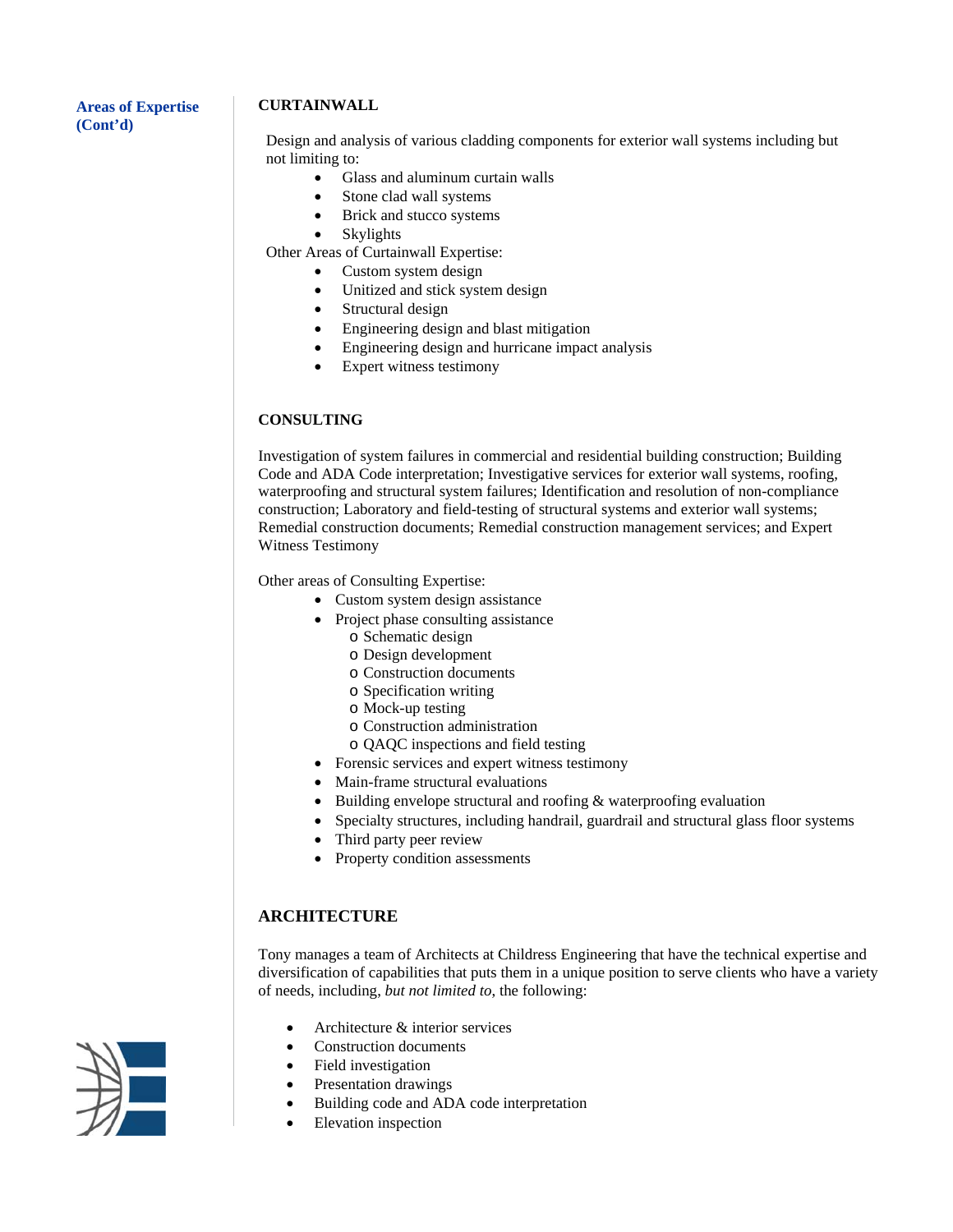the contract of the contract of the

## **Professional Experience**

**Education Bachelor of Science in Civil Engineering/Structures Specialization**  Texas Tech University, Lubbock, Texas December 1987

> 1994 – Present Childress Engineering Services, Inc. Plano, Texas Owner/President

Founded Childress Engineering Services, Inc. in 1994. CES has successfully grown to employ over 100 people including registered engineers, CAD technicians, commercial and residential designers, field inspectors, consultants, architects and administrative personnel. In addition, the company has expanded to include three branch offices, earns annual revenue in excess of five million dollars and offers services to customers around the globe.

Directly responsible for Business Operations and Engineering Management for five divisions: Structural, Curtainwall, Residential, Architectural, and Consulting. The Structural and Consulting Divisions provide services to architects, building owners, manufacturers and contractors on distinctive structural design and framing details for both commercial and residential projects. The Curtainwall Division is a National Curtainwall Consulting group specializing in Engineering Design, Failure Analysis, and On-site Testing and Inspection of Exterior facades. The Residential Division is a group specializing in the design of post tension slabs, pier and beam foundations, rebar foundations, wood and steel framing, retaining walls and other low rise structures. The Architectural Services Division provides architectural design for residential and commercial structures.

 1988 – 1993 Architectural Wall Systems, Inc. Forney, Texas

#### 1992-1993 Engineering Manager/Structural Engineer

Structural Engineer and Engineering Manager for a national curtainwall consulting group. Managed a total staff of 9 engineers and draftsmen. Engineering responsibilities included the design and analysis of various cladding components for exterior wall systems. Design requirement included: cross-section design of system components, verification of design capacities, and coordination of shop drawings to show proper installation methods, and calculations to verify the structural integrity of the system to meet local building code and architectural specifications.

#### 1989-1992 Software Manager

Engineering Software Manager's responsibilities included the design, implementation, and marketing of specialized computer software.

#### 1988-1992 Engineer-in-Training

Engineer-in-Training for a national curtainwall consulting group. Engineering responsibilities included the design and analysis of various cladding components for exterior wall systems. Design requirement included: cross-section design of system components, verification of design capacities, and coordination of shop drawings to show proper installation methods, and calculations to verify the structural integrity of the system to meet local building code and architectural specifications.



Due to the vast amount of projects worked on, job references are available on request.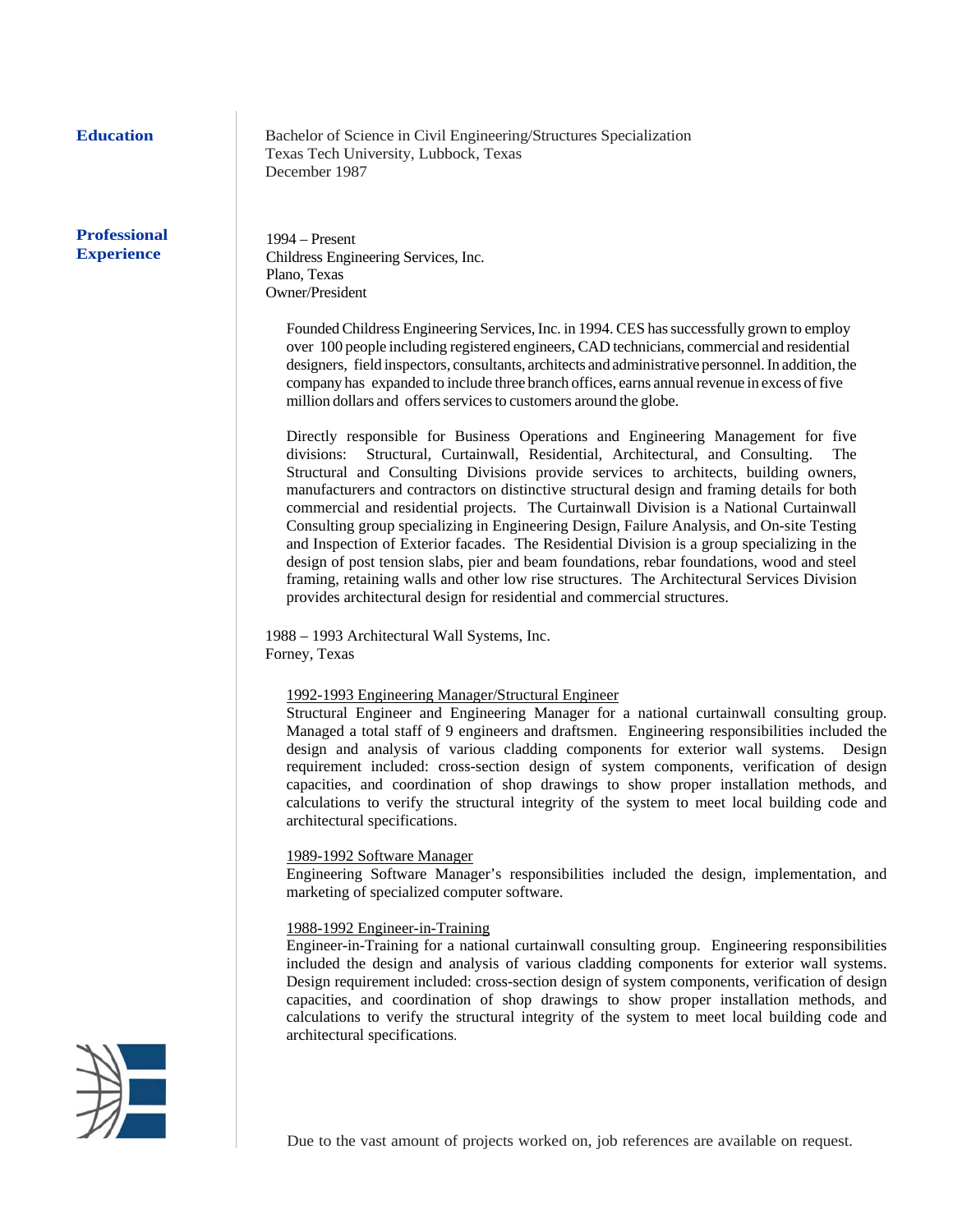# **Selected Continuing Education Units**

ASCE - July, 1993, July, 1995, July, 1998 14 Hours (July 19-23, 1993) 40 Hours (September 11 – October 8, 1994)

#### Seminars

- Designing Aluminum Structures (June 13, 2003, March 5, 2010)
- Financial Management for P.E.'s (January 15, 2005)
- Foundations for Metal Building Systems (June 17, 2008)
- Design of Moment Resisting Foundations for Pre-Engineered Buildings (June 19, 2008)
- Design of Wood Beams and Joists (July 8, 2008)
- Design of Wood Connections (November 12, 2009)
- Design of Wood Diaphragms and Shear Walls (May 18, 2010)
- $\bullet$  Ethics (March 26, 2012)

#### ACI

• Concrete Slabs on Ground (November 7, 2002)

#### ACME Brick Company

• ThinWall Brick Fences (January 11, 2012)

#### Auburn University

- Structural Design of Spread Footings (March 8, 2007)
- Geotechnical Aspects of Shallow Foundations Design (March 8, 2007)
- Ethics and Professionalism (December 21, 2007)

Building Officials Association of Texas

- 1991 SBC Update (July 1993)
- Foundation Inspections (July 1993)
- Water Infiltration (July 1993)
- Wood Framing, Design & Inspection (July 1993)
- Handgrips & Handrails, Brick Veneer (July 1993)

Builders Professional Institute / Building Officials Association of Texas

- Foundation Design and Repair Specifications for Masonry Structures (May 2005)
- Foundation Design and Repair Specifications (May 20, 2005), (May 22, 2006), (May 14, 2007), (May 19, 2008), (May 18, 2009), (May 24, 2010) and (May 23, 2011).

#### Chance

• Helical Anchor and Foundation Seminar – (September 30 – October 1, 2008)

Foundation Repair Association, Inc.

• Engineering Ethics (April 19, 2013)

Goins, Underkofler, Crawford and Langdon

• Design Professional Rights and Liability (June 8, 2005)

#### HalfMoon

• International Building Code (April 12, 2016)

#### Informed

- Florida Professional Engineer Update (October 18, 2004)
- Florida Professional Engineer Update (June 26,2006)

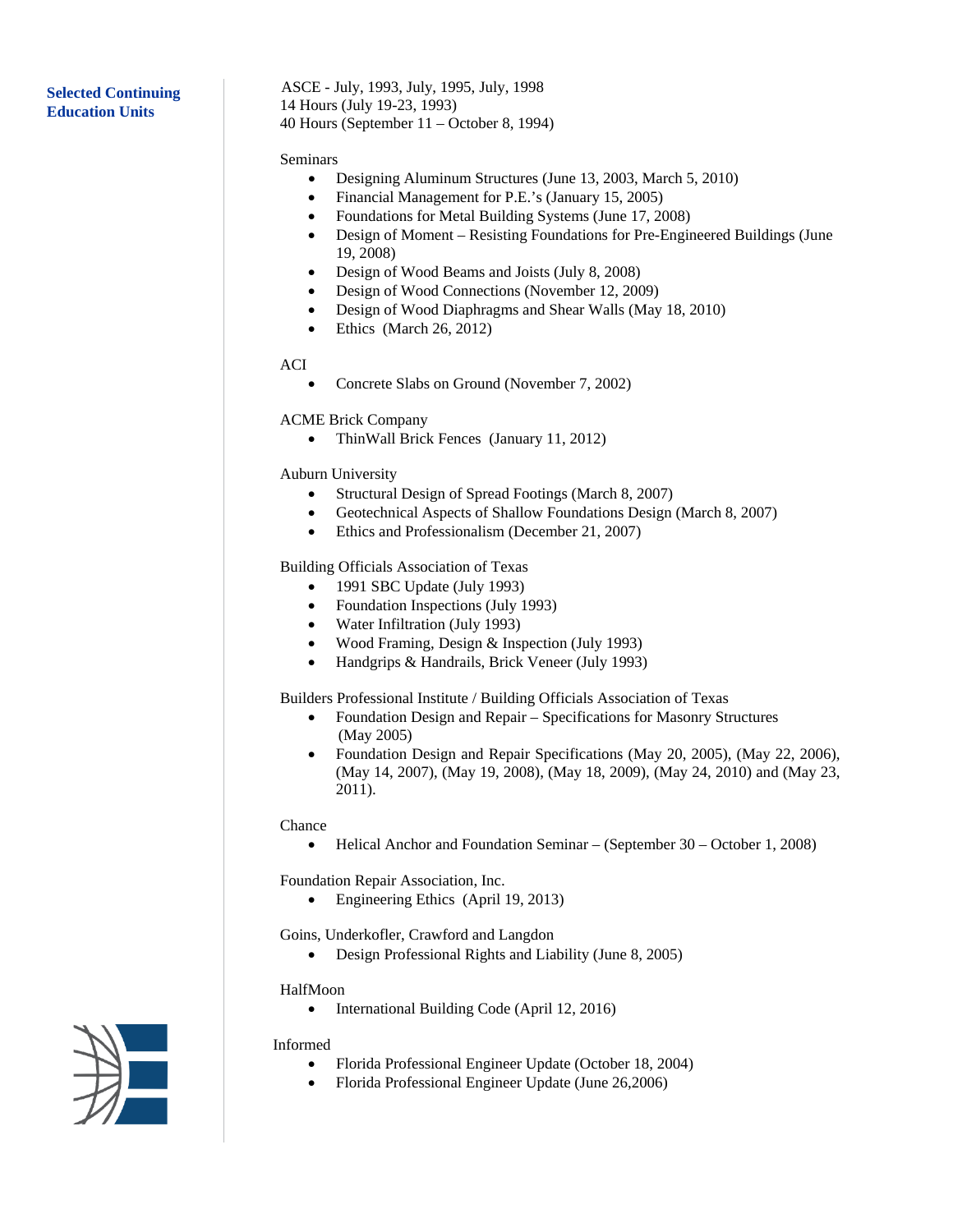# **Selected Continuing Education Units (Cont'd)**

#### Kuraray America

• Advances in the Design of Laminated Glass (April 26, 2016)

Law & Rules for Professional Engineers of Indiana (August 8, 2012)

#### McKissock

- Ethics for Texas Engineers (February 23, 2009 & March 31, 2011)
- Professional Conduct of Ethics for Texas Engineers (March 31, 2011)
- Professional Conduct of Ethics for Texas Engineers (April 15, 2014)
- Florida Laws & Rules (May 22, 2014)

#### Murdough Center for Engineering Professionalism

• Engineering Ethics (March 30, 2007)

#### PDH Engineer

- Engineering Disasters Kansas City Hyatt Catwalk Collapse (March 15, 2010)
- PTI Post-Tensioning Institute Technical Conference

#### 2007

- New Directions of PTI (May 7, 2007)
- Long Span Slab Design for High Rise Concrete Buildings (May 7, 2007)
- P/T Concrete in the Florida Market (May 7, 2007)
- Use of Post-Tensioning for Residential Slabs in Florida (May 7, 2007)
- Seismic Design/Upgrade with Post-Tensioned Walls (May 7, 2007)
- Testing Encapsulated Anchorages of Moisture (May 7, 2007)
- Strengthening of a Retail Store Parking Garage with Post-Tensioning (May 7, 2007)
- Inspection and Repair Techniques for End-Anchorages (May 7, 2007)
- Slab on Ground Committee (May 7, 2007)
- PT Slabs on Very Most Ground (May 8, 2007)
- Precast Post-Tensioned Pavement for Bridge Approach Slabs (May 8, 2007)
- Design for Post Loads on Uniform Thickness Slabs (May 8, 2007)
- Multi-Family Housing with Post-Tensioning (May 8, 2007)

# 2009 – 2012

- Slab–on–Ground Structural Subcommittee (May 4. 2009, May 3, 2010, November 12, 2010, May 1, 2011, May 25, 2011, October 3, 2012)
- Slab–on–Ground Geotechnical Subcommittee (May 4, 2009, May 1, 2011, May 26, 2011, October 4, 2012)
- Slab–on–Ground Committee (May 4, 2009, October 4, 2012)

#### 2013 – 2016

- Slab-on-Ground Structural Subcommittee (October 3, 2013, May 5, 2014, October 1, 2014, April 27, 2015, April 24, 2016, October 5, 2016)
- Slab-on-Ground Geotechnical Subcommittee (October 4, 2013, May 5, 2014, October 2, 2014, April 27, 2015, April 24, 2016, October 5, 2016)
- Slab-on-Ground Committee (October 4, 2013, May 6, 2014, October 2, 2014 April 25, 2016, October 6, 2016)

#### 2017

- Slab-on-Ground Structural Subcommittee (May 1, 2017)
- Slab-on-Ground Geotechnical Subcommittee (May 1, 2017)
- Slab-on-Ground Committee (May 1, 2017)
- Slab-on-Ground Structural Subcommittee (October 6, 2017)
- Slab-on-Ground Geotechnical Subcommittee (October 6, 2017)

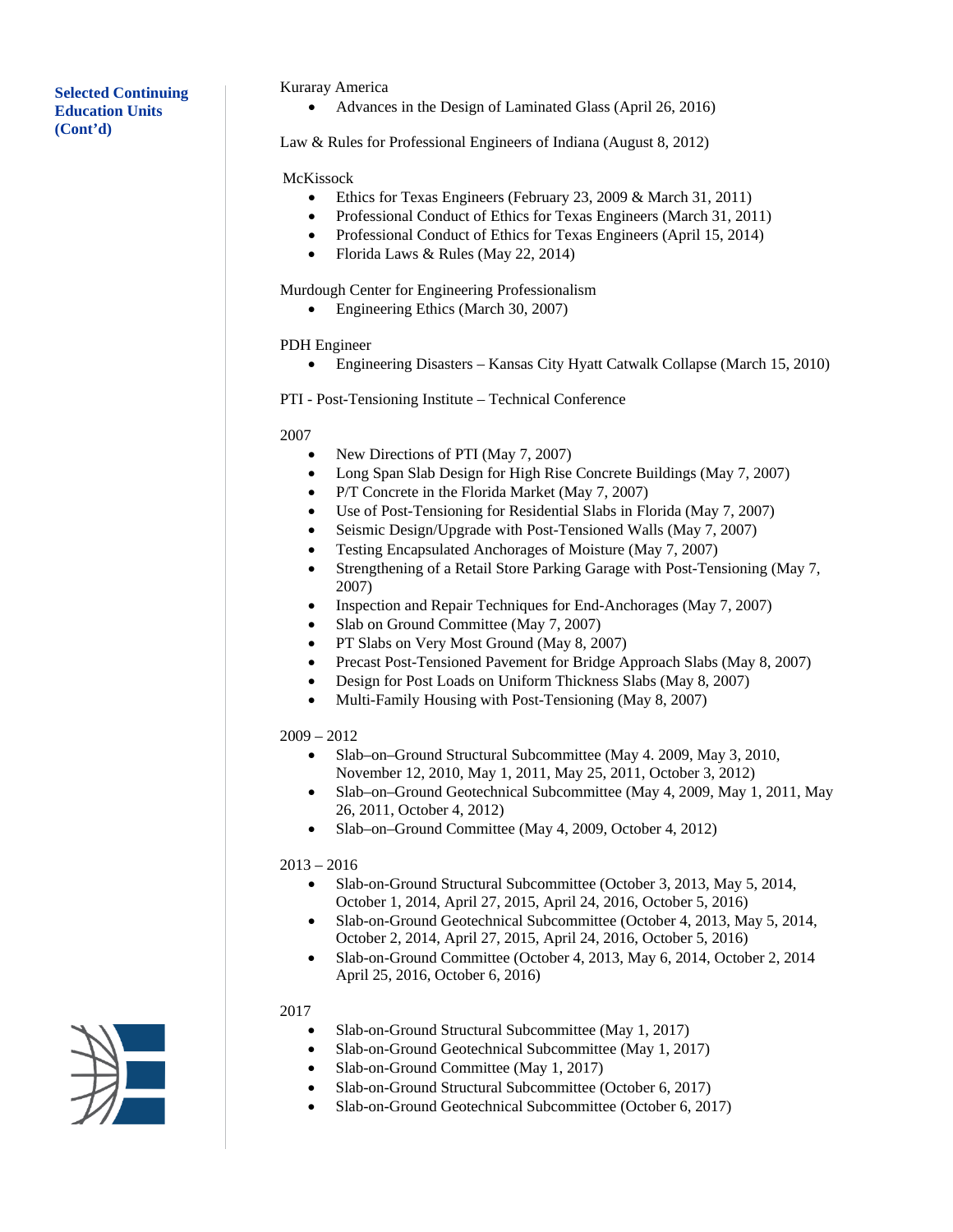# **Selected Continuing Education Units (Cont'd)**

• Slab-on-Ground Committee (October 6, 2017)

#### 2018

- DC-10 TG-A, Structural (May 7, 2018)
- DC-10. Slab-on-Ground (May 7, 2018)
- The New Guide for Performance Evaluation of SOG Foundations (May 8, 2018)

#### Ram Jack

• Foundation Solutions Design & Analysis Workshop (February 5, 2008)

Sealants & Adhesives for Construction (March 30, 2012)

## Siplast

• PMMA Liquid-Applied Roofing & Waterproofing Systems (August 10, 2015)

Southern Forest Products Association

• New Design Values for Southern Pine (April 30, 2013)

Texas Tech University

• Engineering for Extreme Winds (February 11, 2000)

Texas Tech University Civil Engineering Academy

• Engineering Ethics (April 3, 2004)

#### World of Concrete

January 2008, February 2009, February 2010

- How to Use Insulating Concrete Forms (January 21, 2008)
- Tilt-Up It's a System (January 21, 2008)
- Concrete Basics Part III: Curing, Effects of Weather & Basic Troubleshooting (January 22, 2008)
- Troubleshooting Concrete Cracks (January 23, 2008)
- Causes of Masonry Failures (February 2, 2009)
- Self-Consolidating Concrete: The Real Story (February 2, 2009)
- Floor Flatness: Basics of F-Numbers (February 3, 2009)
- Foundation Walls Design and Construction (February 4, 2009)
- Troubleshooting Masonry Part II Leaky Walls (February 3, 2010)
- What You Need to Know About Testing and Evaluation (February 4, 2010)

January 2012, February 2013, January 2014

- Troubleshooting Masonry Part I Cracks & Movements (January 23, 2012)
- Concrete Repair II: Surface Preparation, Reinforcement Repair, Material Selection and Placement Techniques (January 23, 2012)
- How to Avoid & Fix Moisture Problems in Concrete Floors & Flooring (January 24, 2012)
- Building Reinforced Masonry: The Basics (January 25, 2012)
- Concrete Construction Management (2012, 2013)
- Concrete Basics I: Concrete Mixtures, Materials, & Fresh Properties (February 4, 2013)
- Masonry Repair & Restoration Techniques (February 4, 2013)
- So, You Have Low Concrete Compressive Strength Now What? (February 5, 2013)
- Waterproofing Product Types & Systems (February 6, 2013)
- Troubleshooting Concrete Cracks: Understand & Minimize Cracking (January 20, 2014)
- Troubleshooting Moisture Problems in Concrete Floors (January 21, 2014)
- Concrete Mix Design I: Evaluation of Mixtures (January 22, 2014)

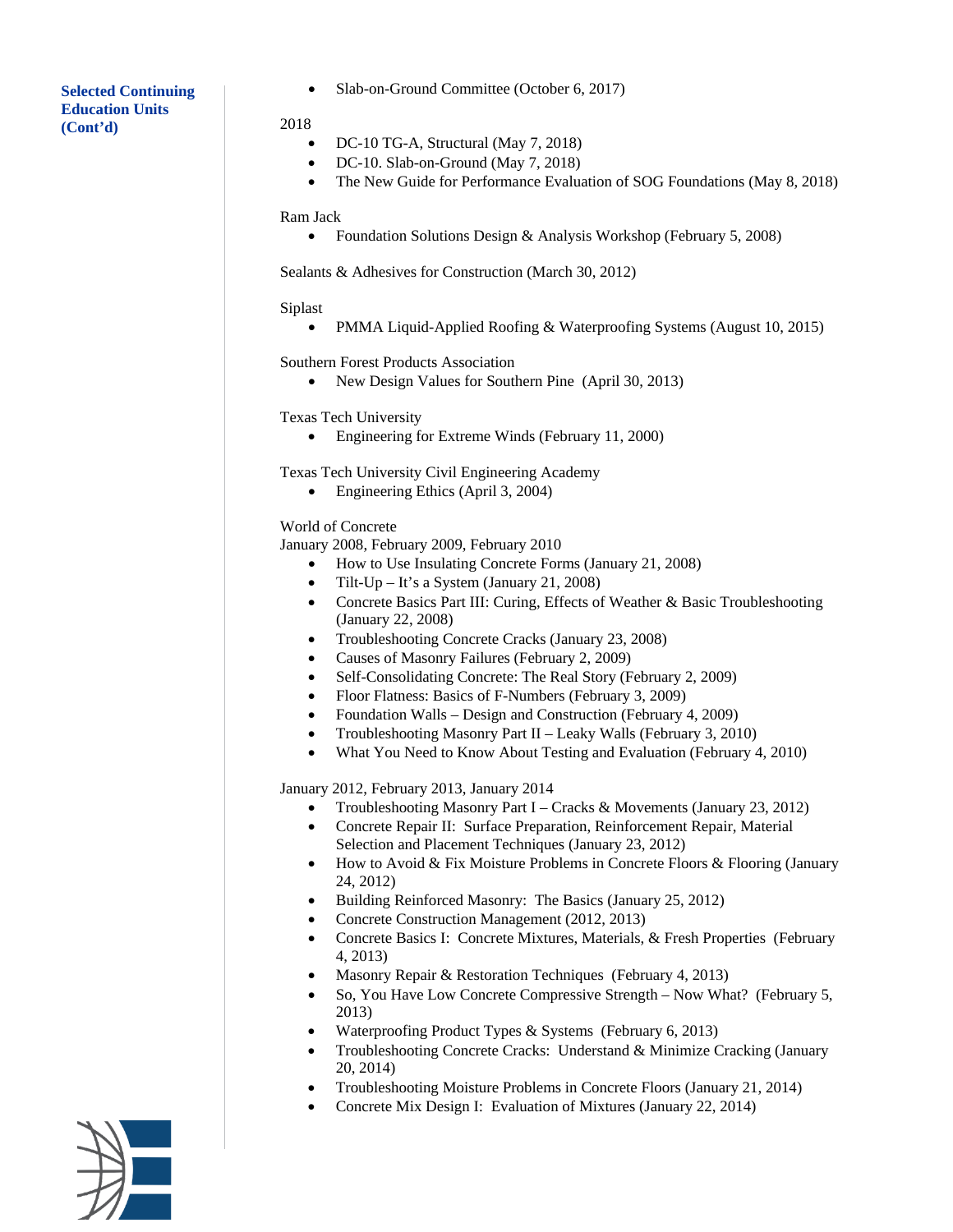• Concrete Shrinkage – Solutions to a Growing Problem (January 23, 2014)

February 2015, February 2016, January 2017

- Combining Engineering & Laboratory Methods to Troubleshoot Problems with Slabs (February 3, 2015)
- Concrete Repair Fundamentals II: Waterproofing and Corrosion Protection (February 4, 2015)
- Advanced Concrete Repair for Contractors & Engineers Structural Distress, Assessment & Solutions (February 5, 2015)
- Combining Engineering & Laboratory Methods to Troubleshoot Problems with Slabs (February 3, 2016)
- Masonry Engineering 101: Designing Reinforced Masonry (February 3, 2016)
- Residential & Light Commercial Construction for Poured Concrete, ICF & Masonry Walls (January 17, 2017)
- Leadership & Management: Be Successful by Knowing the Difference (January 17, 2017)
- Shotcrete Technology: Advances, Research and Challenges in Using Shotcrete (January 18, 2017)
- Maintaining Structural Safety as Part of the Job Safety Analysis Process (January 18, 2017)
- Addressing Common Problems During & After Concrete Placement (January 19, 2017)
- Grouting of Masonry Walls Materials, Methods, Inspection & Best Practices (January 19, 2017)

January 2018

- Masonry Cracks Prevention, Causes, Design Practices & Repair Methods (January 23, 2018)
- Solving Moisture Problems in Masonry Walls (January 23, 2018)
- Working with Engineers & Design Professionals in Concrete Repair (January 24, 2018)
- What is Wrong with My Concrete Troubleshooting Concrete Quality (January 25, 2018)



**Selected Continuing Education Units (Cont'd)**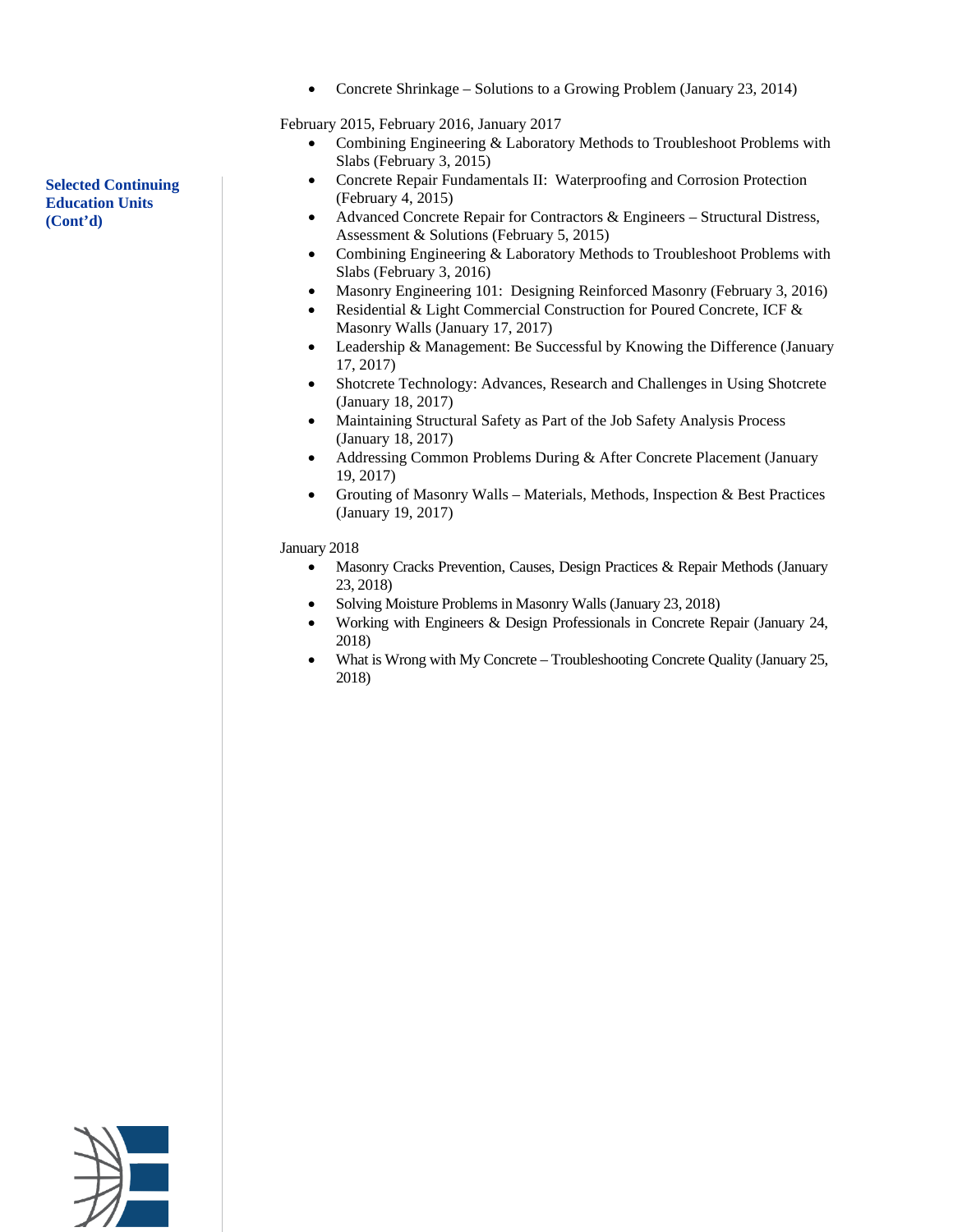**Licensures** Registered Professional Engineer, State of Texas, since 1992.

Licensed Professional Engineer in the following States: Alabama Arizona Arkansas Colorado Connecticut Florida Georgia Illinois Indiana Iowa Kansas Kentucky Louisiana Maine Maryland Michigan Minnesota Mississippi Missouri Nebraska New Jersey New Mexico New York North Carolina Ohio Oklahoma Oregon Pennsylvania South Carolina Tennessee Texas Vermont Virginia Washington DC Wyoming

National Registration with the National Council of Examiners for Engineering and Surveying (#24220)

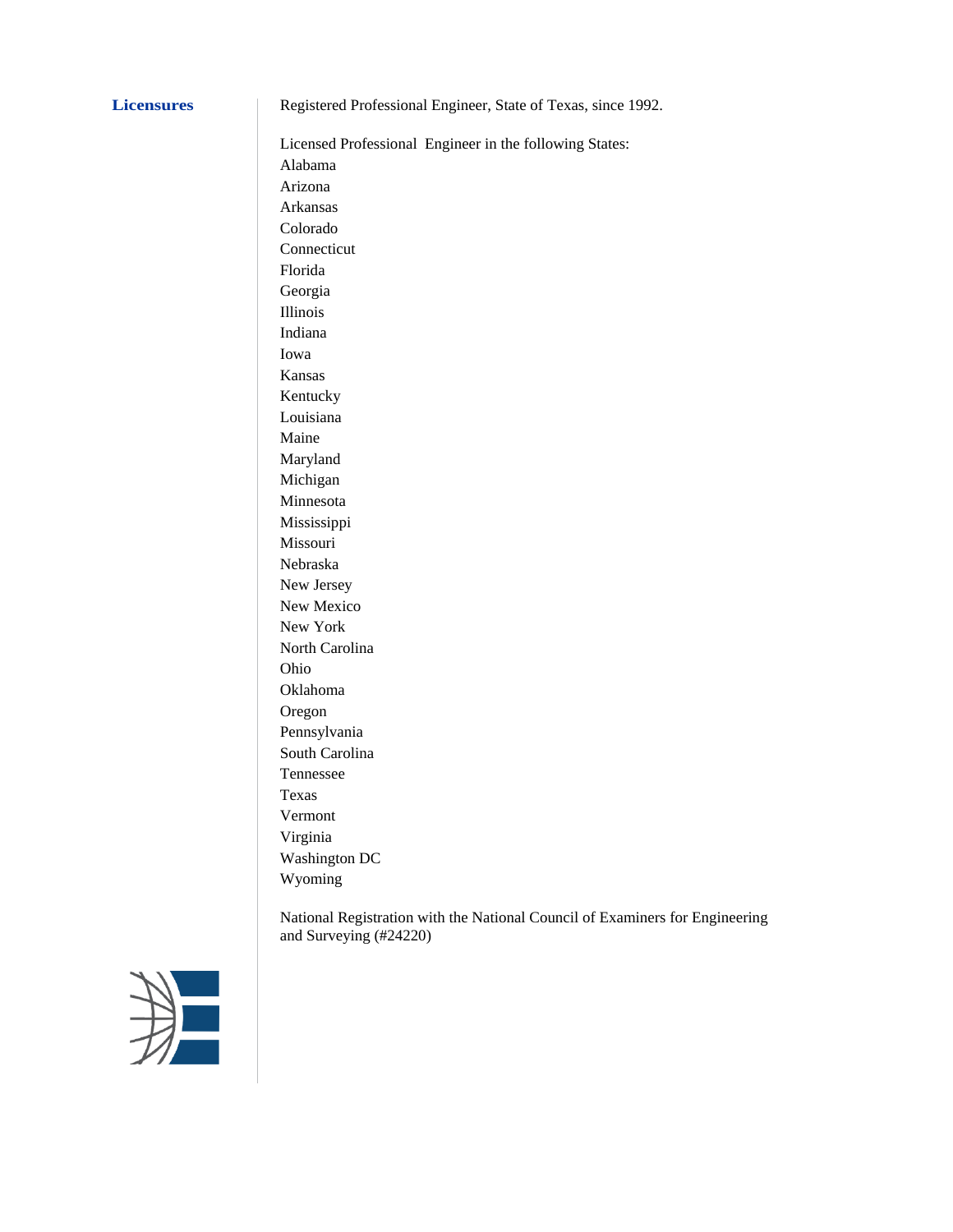#### **Presentations and Seminars**

The following, non-exclusive, presentations/seminars have been prepared and presented by Tony Childress annually to many companies and individuals in the construction community.

Unlocking the Bible Behind the Engineering /Engineering Rules of Thumb – Structures and Curtainwalls

The above presentation series were provided to employees within various companies as follows, but not limited to: Harmon Contract (April 30, 1996, June 16, 1998); Vistawall Architectural Products (May 12, 1998, August 15, 2000, June 4, 2001); Viracon (September 28, 2001); Moduline (September 30, 2001).

IRC Framing Review and Standard Construction Guidelines / Field Construction of Slabs on Grade

The above presentation series were provided to employees within various companies as follows, but not limited to: Legacy Homes (2005, 2006, and 2007); Standard Pacific Homes (2004, 2005 and 2006); Lennar Homes (2006, 2007 and 2008).

Montalvo and Ramirez Law Group (October 26, 2002) – The Construction Investigator

Humphreys & Partners Architects, LP (June 27, 2007) – Engineering Rules of Thumb – Structures and Curtainwalls

HC Beck / Beck Group – Beck University (September 5, 2007) – Building Envelope Construction – Curtainwalls, Windows, Glass, EIFS, Masonry, Granite, Marble, Roofing and Waterproofing

Post-Tension Institute (PTI) Convention (May 5, 2008) – SlabTek, the Next Revolution in Post-Tensioning Technology for the Slab-on-Grade Industry

• The Building Enclosure Council of Greater Detroit (April 9, 2009) – Curtainwalls 101/ Understanding of Systems and Performance

Post-Tension Institute (PTI) Convention (May 7, 2018)

• The New Guide for Performance Evaluation of SOG Foundations (May 8, 2018)

HC Beck / Beck Group – Beck University (April 22, 2010) – Curtainwall 101 for Architects – Building Envelope Issues - Curtainwalls, Windows, Glass, EIFS, Masonry, Granite, Marble, Roofing and Waterproofing

Defense Research Institute (DRI) Construction on Law Seminar (September 22, 2010) – Knowledge is Power, An Engineer's Perspective

The Ultimate Seminar for Public Adjusters / Merlin Law Group (April 7, 2010) – The Roof Investigation

Builders Professional Institute (BPI) Construction Seminars

- Foundation Design and Repair Specifications for Masonry Structures (May 20, 2005)
- Foundation Design and Repair Specifications (May 20, 2005), (May 22, 2006), (May 14, 2007), (May 19, 2008), (May 18, 2009), (May 24, 2010) and (May 23, 2011).
- Foundation Design (May 20, 2013)
- Geotech Engineering Practice (May 22, 2013)
- Residential Storm Shelter (May 22, 2015)
- Residential Foundation Design, Failure and Repair (May 22, 2017)

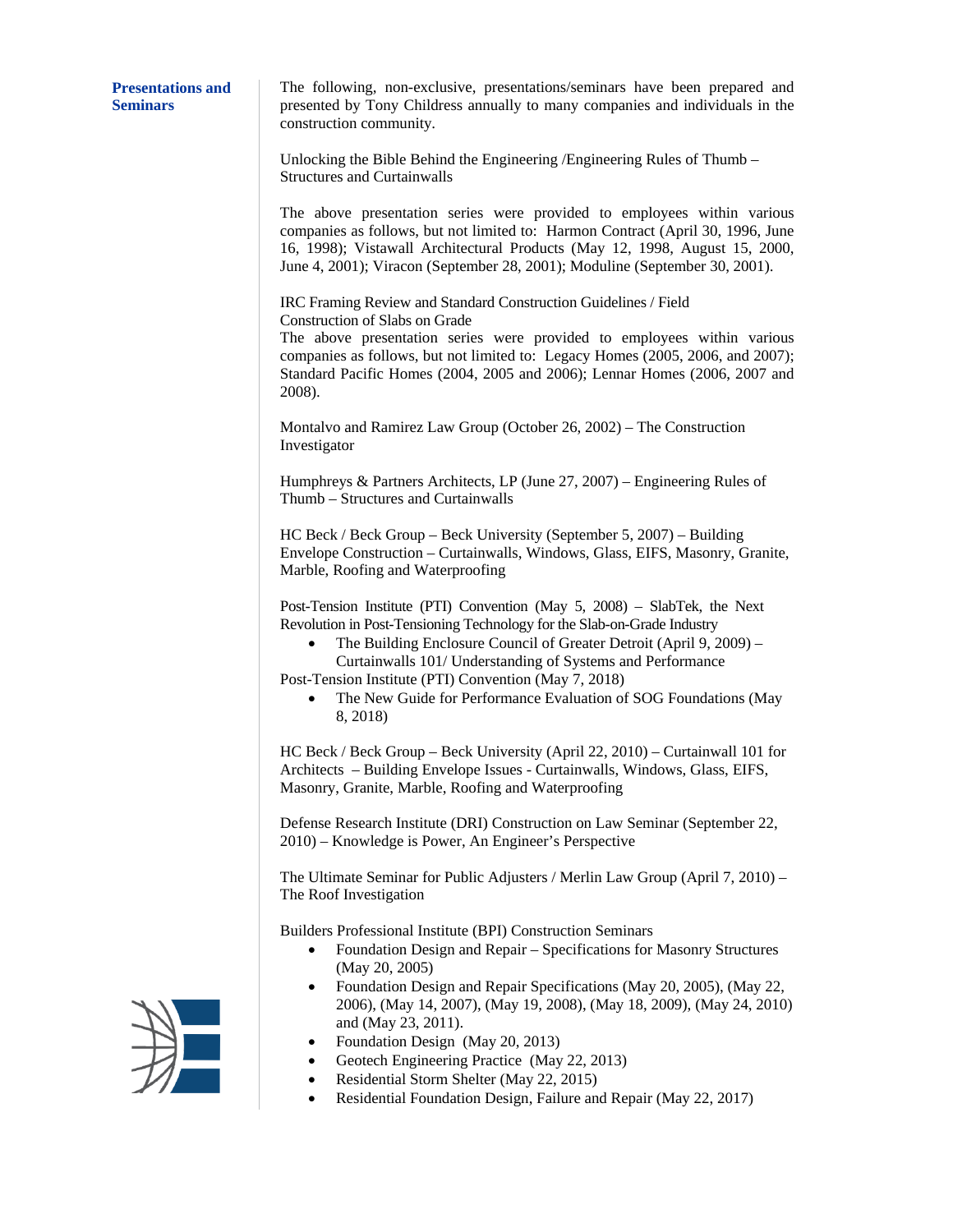**Presentations and**

**Seminars (Cont'd)** Home Builders Association of Greater Dallas

• Building a Better House (February 22, 2012, February 13, 2013)

HalfMoon Seminar

- Wood Frame Fundamentals for Residential & Small Construction Bldgs. (March 14, 2013)
- Steel Frame Fundamentals for Residential & Small Construction Buildings
- (March 14, 2013, April 28, 2015)
- Building Code History & Development (April 12, 2016)
- Structural Design Loads under the ASCE 7 Standard (April 12, 2018)

# GANA

- BEC Conference (March 18 20, 2013)
- BEC Conference (February 11, 2016)

Foundation Repair Association (April 23, 2013) – Foundation Design & Maintenance

Foundation Performance Association (June 12, 2013) – Best Practices in Pavement Recycling & Soil

International Facility Management Association (April 17, 2014) – Dallas Theological Seminary – Swiss Tower Façade Renovation

Lessons from the Field

The above presentation series was provided to employees within various companies as follows, but not limited to: MYCON General Contractors (August 27, 2014); McCarthy Building Companies, Inc. (September 12, 2014); Austin Commercial (September 24, 2014); Whiting-Turner Contracting Company (October 9, 2014); Turner Construction Company (November 11, 2014).